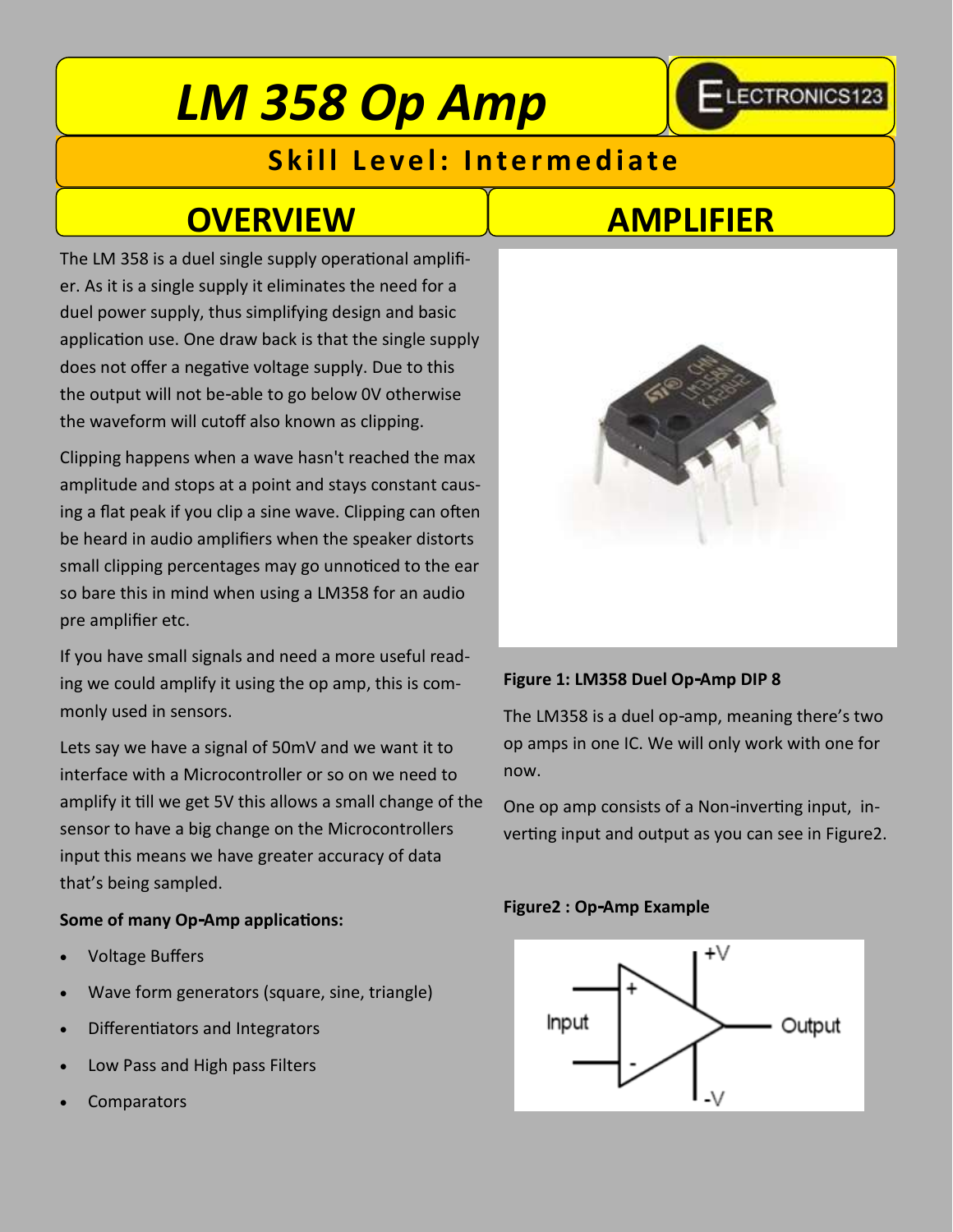The + input represents non-inverting input, - input represents inverting input and +V connects the positive pole of the power supply and –V connects to the negative pole (GND). Inverting means the opposite output of the original input, therefor if you have 5V on the inverting input and a gain of 0.5 v/v you will have 2.5V on the output.

For non-inverting if you have 2.5V on the input and a gain of 2 v/v you will have 5V on the output.

So how do we calculate gain? Well gain is determined by the Rf and Ri ratios. The resistor Rf forms a feed back loop and as one applies Ohms law and the voltage divider rule a set ratio of the output voltage will cancel out some of the input. Remember that an op-amp is a differential amplifier, amplifying the difference between the (-) inverting and (+) non-inverting inputs.

 $+V_{1N}$ 1/2 LM158  $+V<sub>O</sub>$ R<sub>2</sub> 1M R1  $10k$ 

In Figure 3 a non-inverting amplifier schematic has been constructed, please note that R2 = Rf and R1 = Ri.

We will apply 49.5mV to the +Vin and our Rf =  $1M\Omega$ and  $Ri = 10kQ$ .

There for we can calculate the output for the noninverting op=amp as follows.

**Figure4: Non-inverting Formula** 

|    | $Av = 1 + (Rf/Ri)$                    |
|----|---------------------------------------|
| Rf | $=$ Resistance Feedback ( $\Omega$ )  |
| Ri | $=$ Resistance Input (Ω)              |
| Av | = Voltage Gain (V/V) : volts per volt |

Now since we know the values we can substitute them into the formula to find the output voltage.

|           | $Av = 1 + (1 M\Omega / 10 k\Omega)$ |  |
|-----------|-------------------------------------|--|
| <b>Av</b> | $= 1 + 100$                         |  |
| <b>Av</b> | $= 101$                             |  |
|           |                                     |  |

From the equation we determined the gain will be 101 v/v, meaning if we apply 1V to the input we will theoretically have 101V on the output. This is true but it is not applicable as the maximum supply voltage is 32V but we applying 49.5mV to the input therefor we can use the values calculated.



**Vout = 101 x 49.5mV Vout = 4.9995V**

So using 49.5mV will give us 5V rounded off, we will need to calculate the required voltage supply to the op-amp. This voltage will be higher than the max output voltage you require due to a voltage loss in the op-amp. In the data sheet it will be named **Voltage Swing** use the typical value in this case its 5mV which is neglect able but some opamps are 1.5V so you would need 6.5V Vcc.

#### **Figure3: Non-Inverting Amplifier**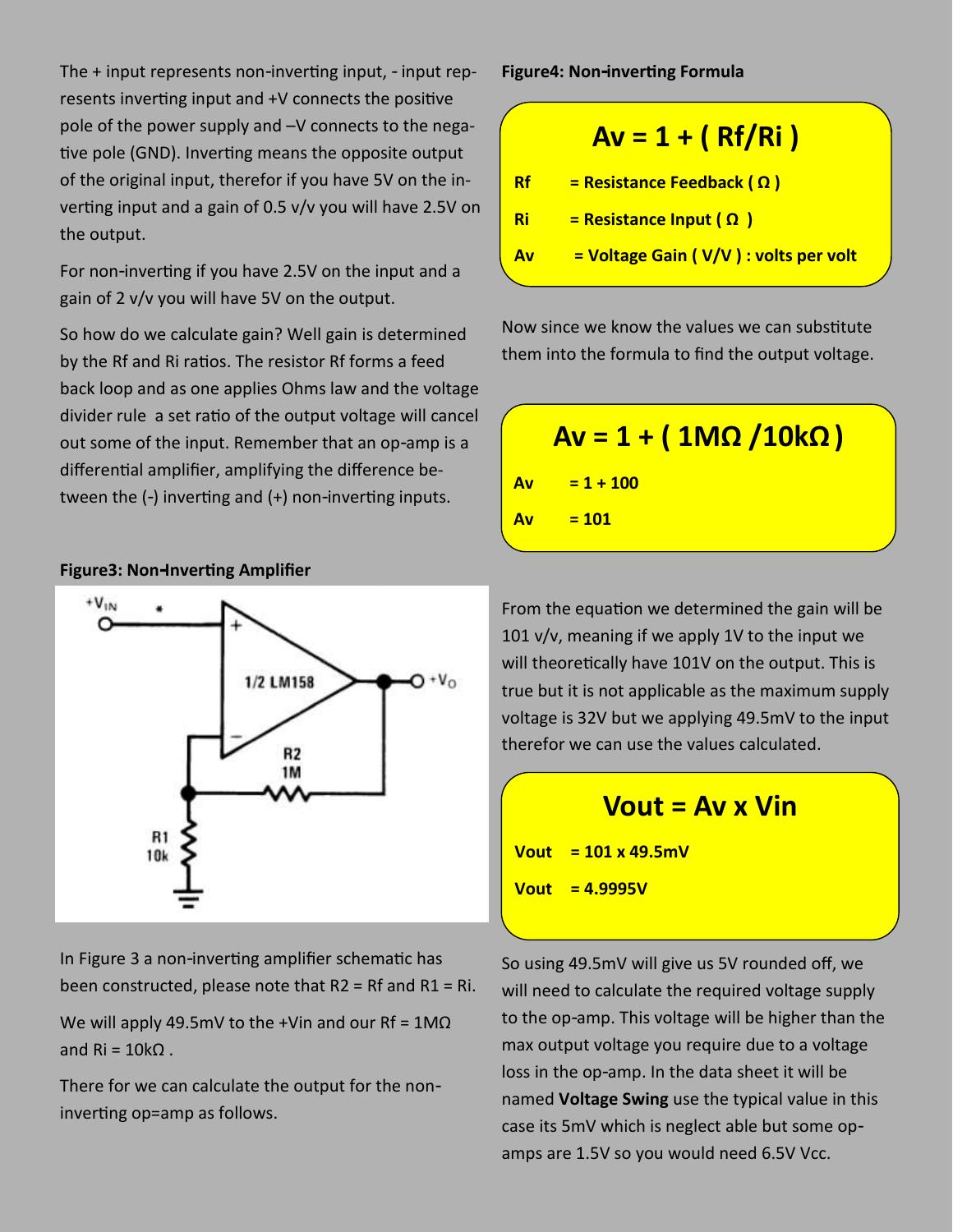For a single supply op amp the inverting layout is rarely used due to the absence of a negative supply rail. Although the inverting layout can be used the theory applies to duel supply op-amps as well.

#### **Figure5: Inverting Op-Amp Formula**

| $Av = -Rf/Ri$ |  |  |
|---------------|--|--|
|---------------|--|--|

- **Rf = Resistance Feedback ( Ω )**
- **Ri = Resistance Input ( Ω )**
- **Av = Voltage Gain ( V/V ) : volts per volt**

The same method applies to the inverting amplifier layout except you do not add 1 but a minus sign will be present and the input will now move to where Ri was once grounded and the non-inverting input will now be grounded. It isn't recommended to use the LM358 in inverting orientation as it could result in clipping although an AC signal layout can be made using capacitors and resistors to allow an ac output. This layout is more complex than a Split power supply layout so for normal dc analysis the LM358 will work perfectly. The UA741 split power supply op-amp will be discussed in the next article.

### **Figure6: AC Coupled inverting amplifier**



### **Useful Tips to keep in mind:**

- Using any amplifier in inverting mode places your output waveform 180° out of phase this phase shift will result in sound cancelation if an existing sound driver is running at 0° meaning in non-inverting and in phase. When working with AC circuits a well understanding of AC circuit analysis will be helpful especially when capacitors are involved as a capacitor acts as a block for dc but allows ac to flow, even though ac can flow through a capacitor its capacitance will have a certain impedance at different frequencies.
- An op-amp has an extremely high input impedance and thus allowing your signal to have minimal current characteristics around 20nA is required.
- The LM358 has around 40mA current out parameters, so stay with in them its possible to add a transistor to the output if biased correctly you may drive higher current loads staying in the linear region.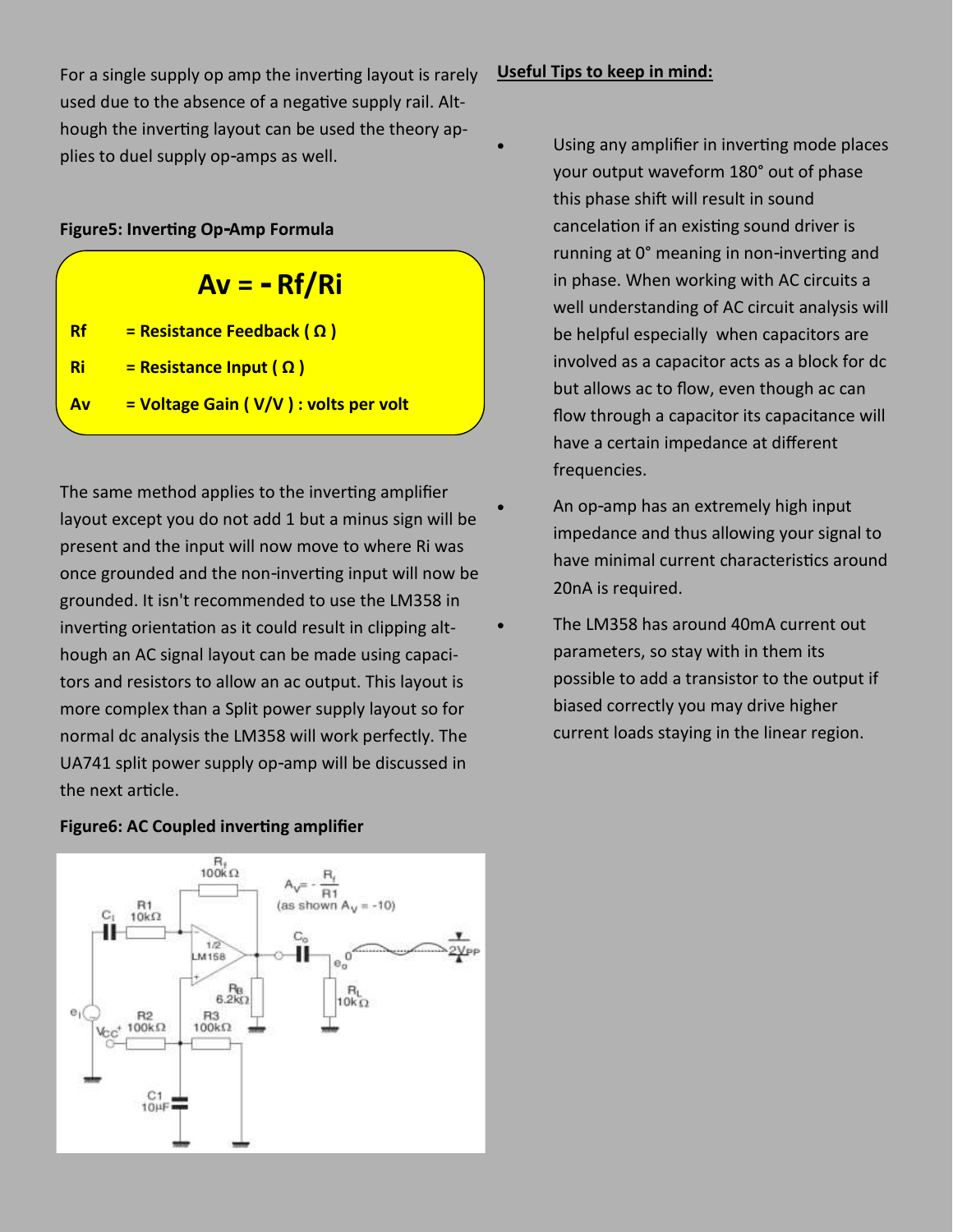### **LM358 EXAMPLE CIRCUIT**



In the above example circuit we have a DC analysis opamp layout. As one can compute the Av of the amplifier is as follows:

 $A$ v = 1 + ( 10ΚΩ /2.2kΩ ) PIN OUT: **Av = 1 + 4.545 Av = 5.545**

Av is 5.545 if we take the Vin put on Pin 3 which is 600mV and multiply it with the Av we get **3.327V** at the output and over the load resistor.

The calculated answers are very close to the simulator, the simulator does include the tolerances of resistors which was set in at 5% as that's your common resistor tolerances.

You may make Rf and Ri potentiometers as well and see what the results are bare in mind to measure the resistance so you can back up your readings with a theoretical calculation.

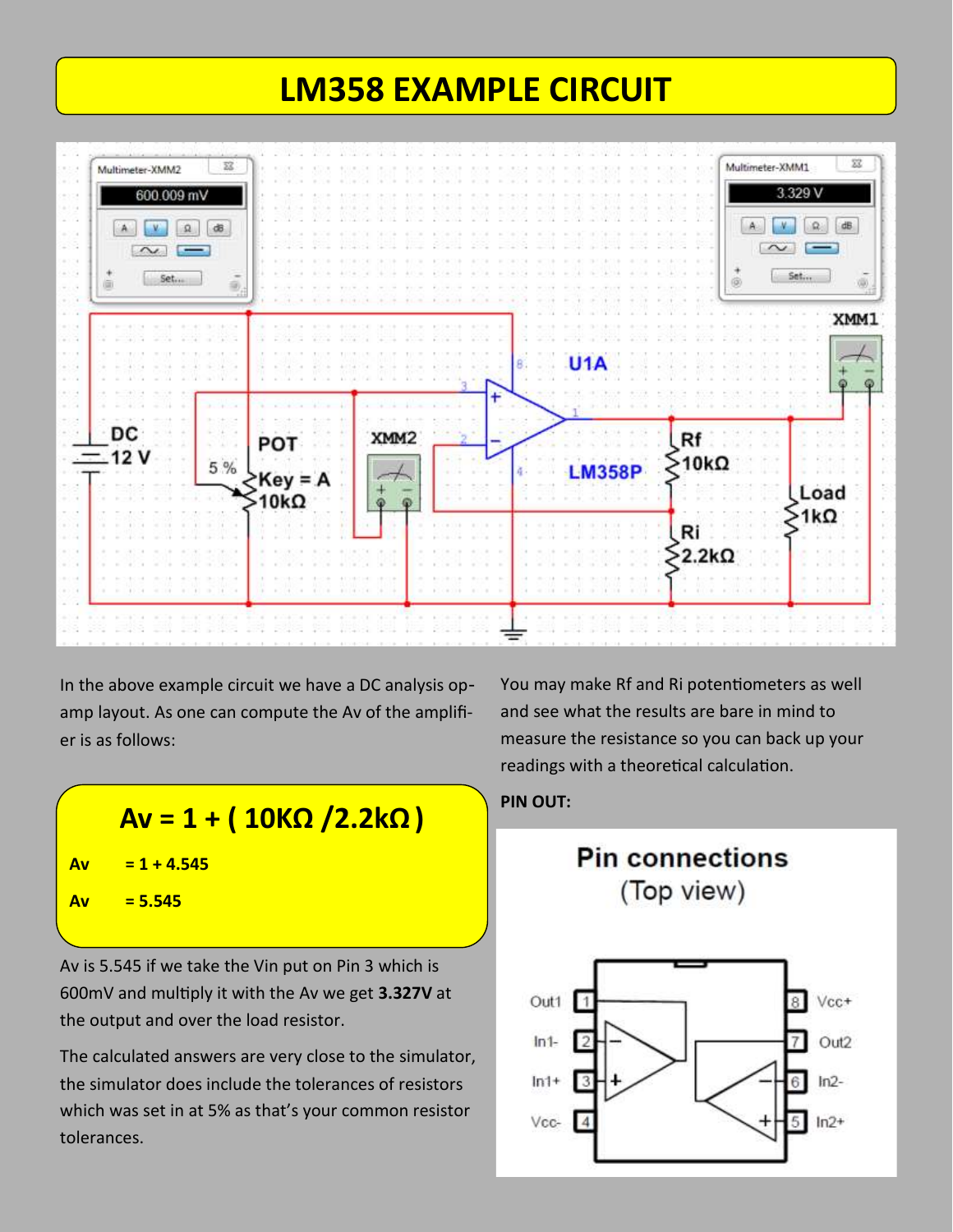### **COMPARATOR**

One of the simpler circuits and commonly used circuits are the op-amp comparators. A comparator basically compares two voltages and if one is greater than the other the output of the op-amp is either ON or OFF.

Comparators have found many uses in Day Night switches, simple Analog to Digital Converters, electronic thermostats and even regulated power supply's.

There are two components we will have to work with in order to determine at what voltage will it switch ON and at what voltage it will switch OFF.

### **Component 1:** Reference Voltage

The reference voltage is a set voltage that will be used to compared against the sensing voltage.

### **Component 2:** Sensing Voltage

Sensing voltage will be the input voltage, this voltage could come off a operational amplifiers output if the real sensors changes are too small to work with. If we have the sensing voltage created via a potentiometer we may ignore using an op-amp to amplify any signal as we will have a reasonable voltage difference to work with.

The sensing voltage can be applied to the non-inverting input, this will ensure that once the sensing voltage has exceeded the Reference voltage that must be placed on the inverting input the op-amp will turn ON.

If we apply the sensing voltage to the inverting input and the reference voltage to the non-inverting input we will have the op-amp OFF when the sensing voltage is above the reference voltage and the op amp ON when the sensing voltage is below the reference voltage.

Reference voltage can be created using a voltage divider resistor network or a zener diode. There are many ways to create a reference voltage but we will use a zener diode for stability even if the supply voltage changes slightly.

### **Figure7: Zener Diode**



One should note that a zener diode is used in reverse bias compared to a normal diode and the Rs for the zener is vital otherwise it will get over powered and burnout.

Current through a zener can be calculated as follows:

### **Iz = (Vdd—Vz)/Rs**

- **Rs = Resistance Series With Zener ( Ω )**
- **Vdd = Supply Voltage ( V )**
- **Vz = Zener Voltage**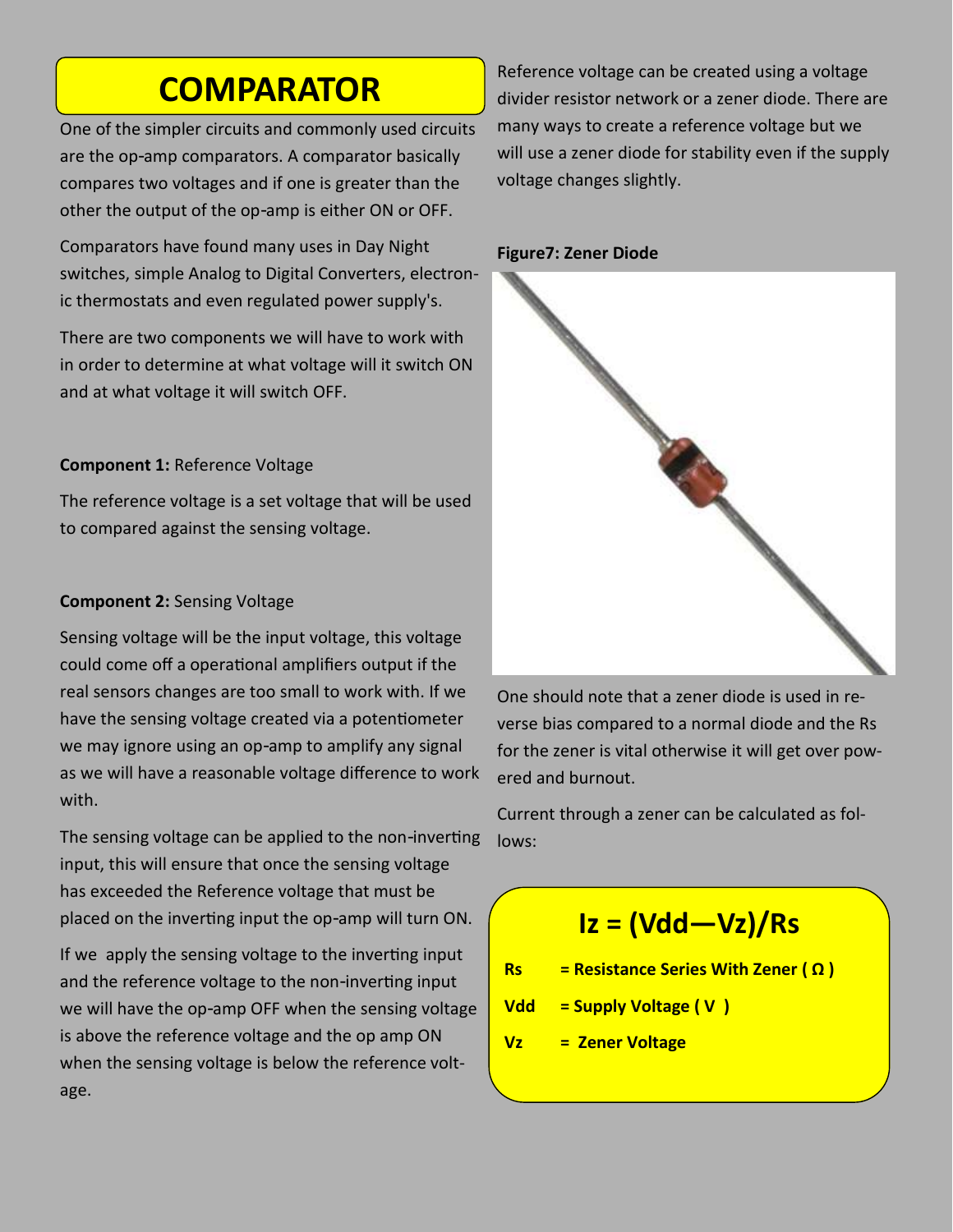Once the Current through the zener has been calculated the Power Dissipation must be calculated.

Most zeners are 500mW to 1W, we will use a 1W zener

### $Pz = Vz \times Iz$  well.

- **Pz = Power Dissipation ( Watts )**
- **Iz = Current Zener ( A )**
- **Vz = Zener Voltage**

In this comparator circuit the reference voltage was taken to the inverting input and the sensing voltage to the non-inverting input.

Adding a capacitor as in the schematic helps prevent oscillations when in the switching state. Any values can be used generally 1uF to 100uF works

There for if we have a 3.3V 1W zener a 470Ω will work sufficiently.

## **COMPARATOR EXAMPLE CIRCUIT**

In the circuit bellow the LED is on as you can see the Multi-meter XMM1 reads 7.2V this is the voltage from the potentiometer. If the voltage is below the 3.3V zener reference the LED will be off.

|     |                          |      | XMM1                                             | Rs<br>-470       |                  | Multimeter-XMM1<br>7.2V<br>$\Omega$<br>$\sim$<br>浊<br>Set<br>ö, | 23<br>dB<br>$\bar{\circ}$ |  |
|-----|--------------------------|------|--------------------------------------------------|------------------|------------------|-----------------------------------------------------------------|---------------------------|--|
|     | $\cdot$ V1<br>$=$ 12 $V$ | 60 % | <b>POT</b>                                       |                  | U <sub>1</sub> A | 358P<br>C <sub>1</sub>                                          | R<br>vν<br>$1k\Omega$     |  |
| £09 |                          |      | $\begin{cases} Key = A \\ 10k\Omega \end{cases}$ | $\frac{2}{3.3}V$ |                  | 10uF                                                            |                           |  |